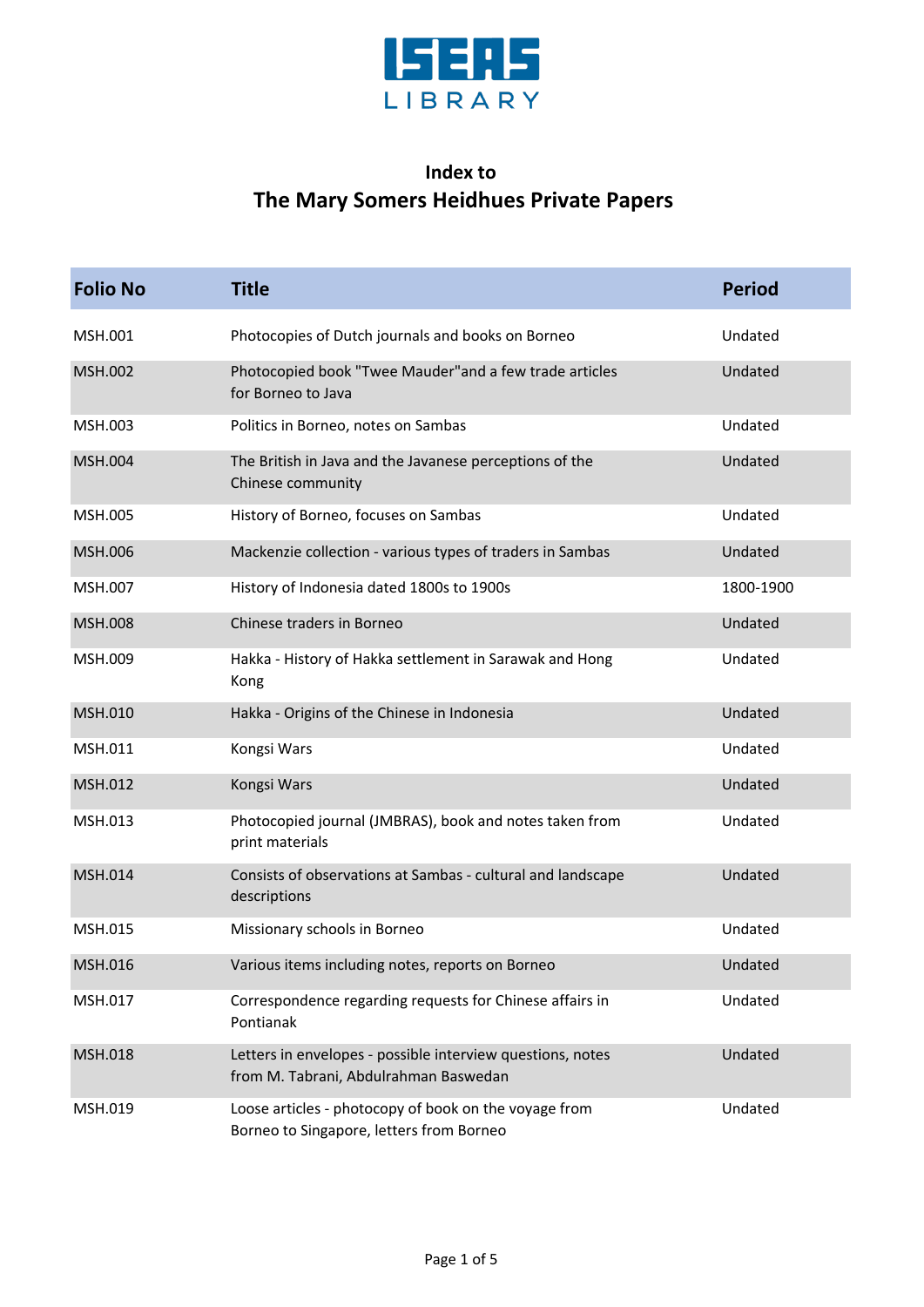

| <b>Folio No</b> | <b>Title</b>                                                                                                                                                                     | <b>Period</b> |
|-----------------|----------------------------------------------------------------------------------------------------------------------------------------------------------------------------------|---------------|
| MSH.020         | Loose articles - photocopy of book on the history of war of<br>the Netherlands, book on land divisions of Pontianak                                                              | Undated       |
| MSH.021         | Loose articles in Dutch and Bahasa regarding Chinese and<br>Borneo (secret societies of Chinese)                                                                                 | Undated       |
| MSH.022         | Loose articles - Chinese Iban, Kalimantan Barat                                                                                                                                  | Undated       |
| MSH.023         | Loose articles - agriculture in Borneo and photocopied<br>materials on Borneo                                                                                                    | Undated       |
| MSH.024         | Loose notes - introduction on Chinese settlement, Borneo<br>affairs, Chinese agriculture in Borneo                                                                               | Undated       |
| MSH.025         | Loose notes - impact of Japan WWII on Chinese and<br>Indonesians, military information about expedition againsts<br>Montrado, reports on relations between Chinese and<br>Dayaks | Undated       |
| MSH.026         | Loose notes - reports on violence between Dayak tribes,<br>reports on epidemics and uncertainties in Borneo                                                                      | Undated       |
| MSH.027         | Loose notes - General information on Landak, Sambas,<br>Pontianak, Borneo                                                                                                        | Undated       |
| MSH.028         | Landak - information about Landak, article on the diamond<br>and gold fields in Landak, population of Chinese in Landak                                                          | Undated       |
| MSH.029         | Arsip Nasional Republik Indonesia - documents on gold in<br>Indonesia, political reports about Chinese in Indonesia                                                              | Undated       |
| MSH.030         | Arsip Nasional Republik Indonesia - photocopied book<br>"Arsip Borneo" and reports on Chinese schools in Indonesia                                                               | Undated       |
| MSH.031         | Iban - documents on Iban identities, vigilantes and<br>gangsters in West Kalimantan                                                                                              | Undated       |
| MSH.032         | Photocopied documents in Dutch, printed documents on<br>military issues regarding secret societies                                                                               | Undated       |
| MSH.033         | Documents from various sources - Almanak                                                                                                                                         | Undated       |
| MSH.034         | Handwritten notes, emails in Dutch - Koloniaal Verslag                                                                                                                           | Undated       |
| MSH.035         | Notes, documents on ethnic conflicts                                                                                                                                             | Undated       |
| MSH.036         | Printed documents on rebellion in West Borneo,<br>handwritten notes                                                                                                              | Undated       |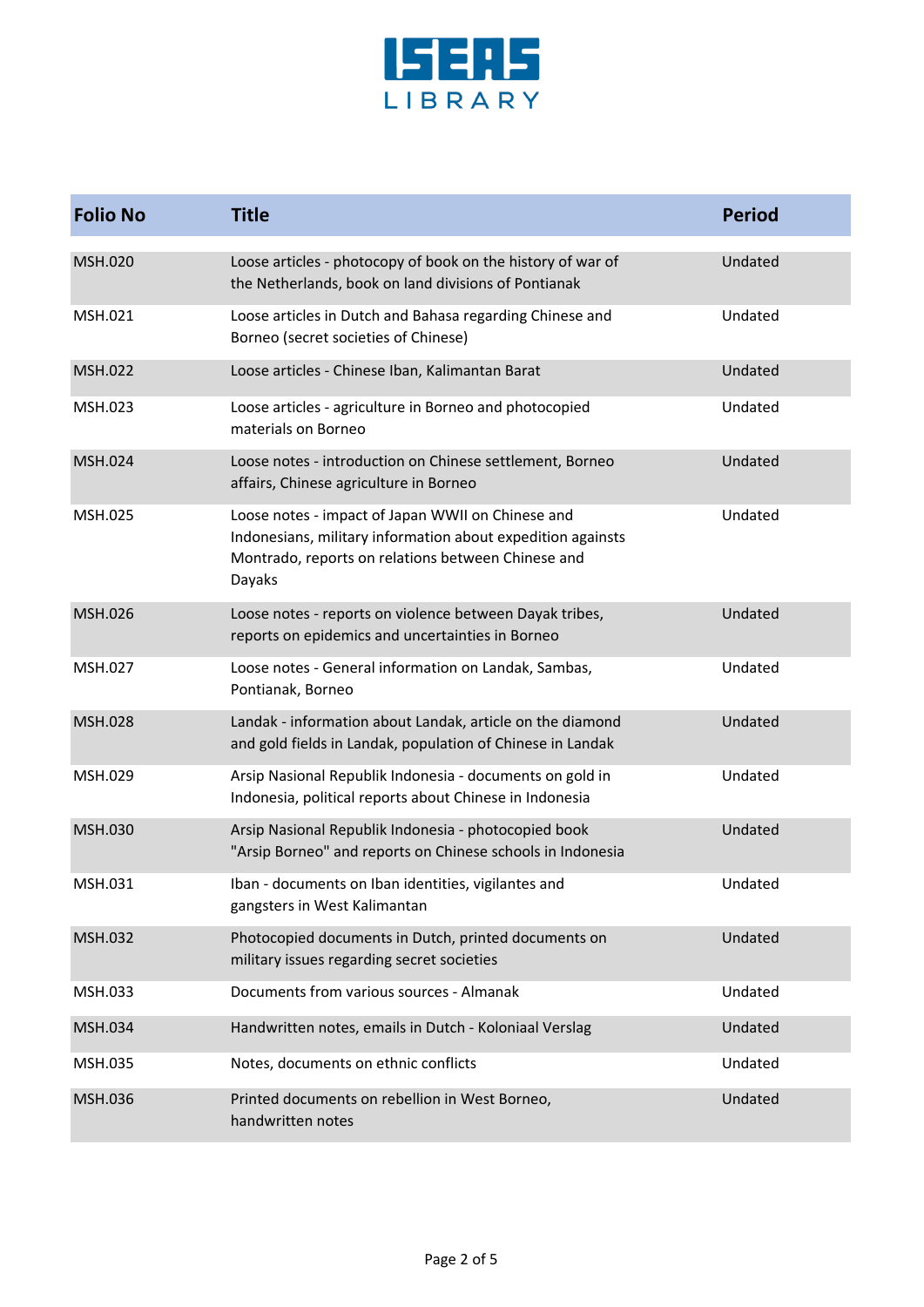

| <b>Folio No</b> | <b>Title</b>                                                                                                                                                        | <b>Period</b> |
|-----------------|---------------------------------------------------------------------------------------------------------------------------------------------------------------------|---------------|
| MSH.037         | Documents titled "Passing the Red Fowl: Creating<br>Community through Violence in West Kalimantan",<br>handwritten notes on events in Kalimantan                    | Undated       |
| <b>MSH.038</b>  | Photocopied Dutch and English books on Chinese<br>settlements in Borneo                                                                                             | Undated       |
| MSH.039         | Photocopied book on Kalimantan, documents on Chinese<br>agriculture and occupation in Borneo                                                                        | Undated       |
| MSH.040         | Photocopied documents "A Hakka Kongsi In Borneo" and<br>handwritten notes on Indo-Chinese                                                                           | Undated       |
| MSH.041         | Document titled "The Pattern of the Chinese Settlement in<br>Western Kalimantan" and photocopied book in Dutch                                                      | Undated       |
| MSH.042         | Loose articles - Photocopied handwritten book from India<br>office library & records (Lady Raffles)                                                                 | Undated       |
| MSH.043         | Loose articles - photocopied book in German involving the<br>population in Pontianak                                                                                | Undated       |
| <b>MSH.044</b>  | Loose articles - photocopied book and newspapers on<br>Hakka dialect group in Borneo, Japanese occupation of<br>West Borneo, economic history report for Kalimantan | Undated       |
| MSH.045         | Loose articles - photocopied book involving Chinese<br>accounts of the Malay Peninsula, Chinese settlement in<br>Borneo                                             | Undated       |
| MSH.046         | Loose articles - photocopied book on Chinese minorities in<br>Indonesia, book on Imperialism & colonialism                                                          | Undated       |
| MSH.047         | Loose notes - handwritten notes on Raffles' life                                                                                                                    | Undated       |
| MSH.048         | Japanese Period - documents, book chapters on the<br>Japanese Occupation in Indonesia and thesis by George<br>S.K.                                                  | Undated       |
| MSH.049         | Japanese Period - book chapters on West Borneo before<br>and during the Japanese occupation                                                                         | Undated       |
| MSH.050         | Photocopied chapters of book, "Malakka", "Billiton" and<br>"Banka"                                                                                                  | Undated       |
| MSH.051         | Photocopied chapters of book in Dutch                                                                                                                               | Undated       |
| MSH.052         | Photocopied chapters of book in English                                                                                                                             | Undated       |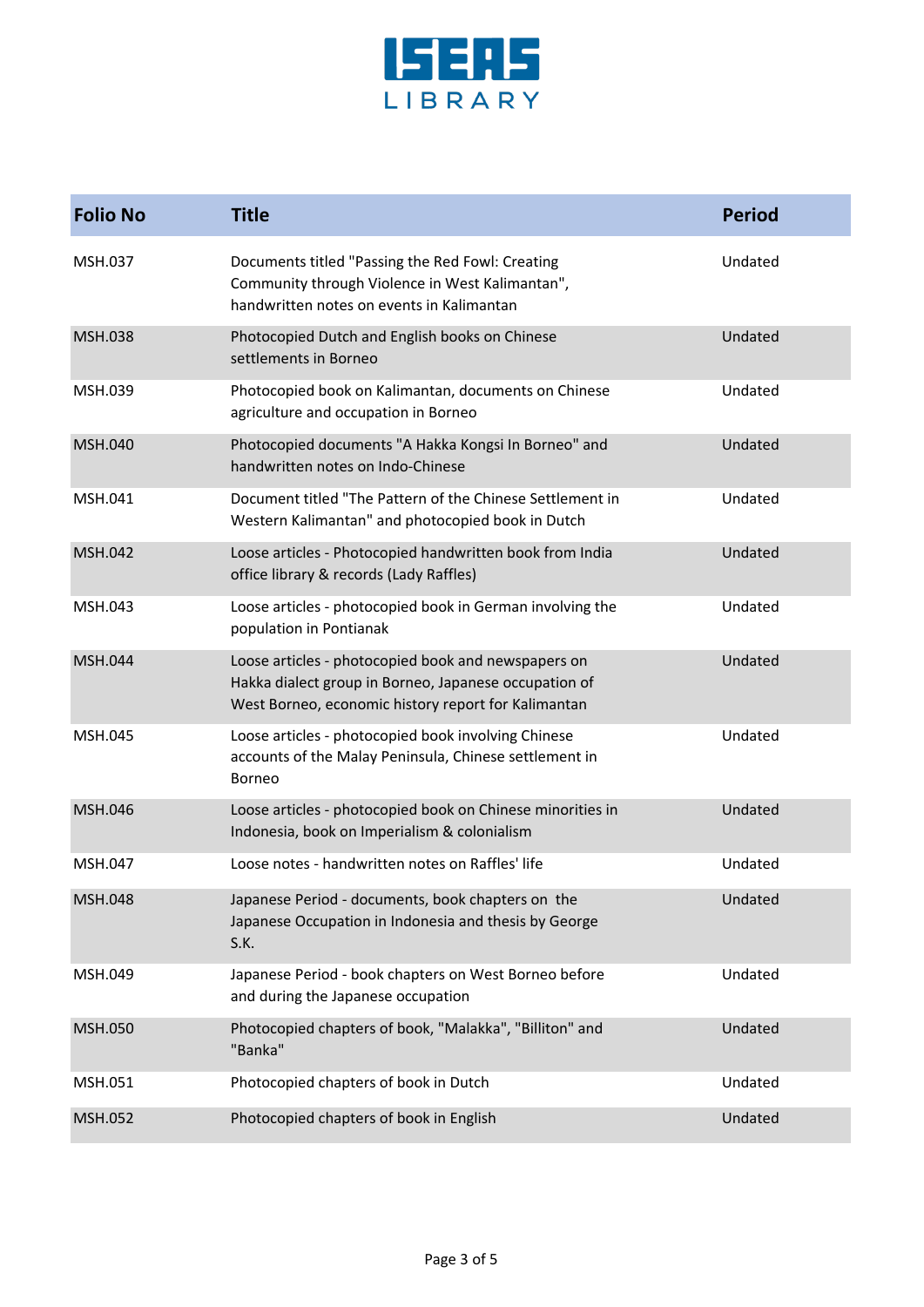

| <b>Folio No</b> | <b>Title</b>                                                                                                                 | <b>Period</b> |
|-----------------|------------------------------------------------------------------------------------------------------------------------------|---------------|
| MSH.053         | Photocopied chapters of book in Bahasa                                                                                       | Undated       |
| MSH.054         | Photocopied chapters of book in Chinese                                                                                      | Undated       |
| MSH.055         | Photocopied chapters of book in German                                                                                       | Undated       |
| MSH.056         | Published papers in Dutch                                                                                                    | Undated       |
| MSH.057         | Published papers in French                                                                                                   | Undated       |
| MSH.058         | Published papers in Chinese                                                                                                  | Undated       |
| MSH.059         | Published papers in Bahasa                                                                                                   | Undated       |
| MSH.060         | Published papers in English                                                                                                  | Undated       |
| MSH.061         | Photocopied book "Dari Pembentukan Kampung Ke<br>Perkara Gelap - Menguak Sejarah Timah Bangka-Belitung"                      | Undated       |
| MSH.062         | Notes from Cornell University                                                                                                | 1949          |
| MSH.063         | Correspondence with Heidelberg University                                                                                    | 1994-1995     |
| MSH.064         | Correspondence with Fran Aldag                                                                                               | 1994          |
| MSH.065         | Correspondence with George Kahin                                                                                             | 1987-1990     |
| MSH.066         | Timeline of events - records of Bangka and Belitung                                                                          | 1942-1980     |
| MSH.067         | Photocopied book in Dutch - "De Economische<br>Ontwikkeling Der Westerafdeeling Van Borneo En De<br>Bevolkingsrubbercultuur" | Undated       |
| MSH.068         | Biographies of Prominent Chinese in W. Borneo                                                                                | 1947          |
| MSH.069         | Photocopied book in Dutch - "Mitt Indonesien"                                                                                | Undated       |
| MSH.070         | Photocopied book in Chinese                                                                                                  | Undated       |
| MSH.071         | Chinese epigraphic materials in Indonesia                                                                                    | Undated       |
| MSH.072         | Handwritten notes on population Belitung                                                                                     | Undated       |
| MSH.073         | Handwritten notes about Dr Franz Epp                                                                                         | Undated       |
| MSH.074         | Handwritten notes on various books                                                                                           | Undated       |
| MSH.075         | Miscellaneous notes and indexes                                                                                              | Undated       |